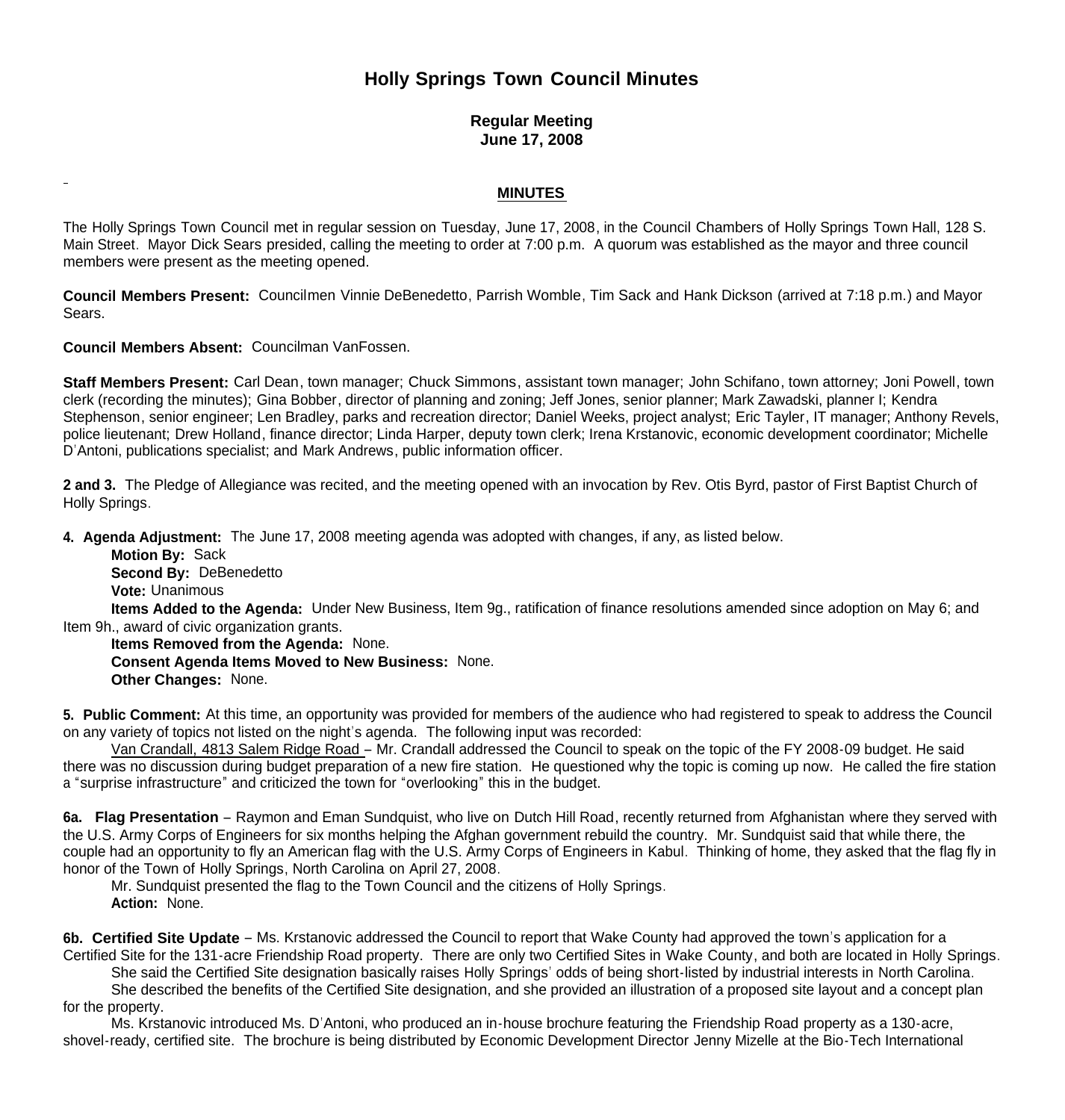Conference this week in San Diego. **Action:** None.

**7a. Public Hearing: Annexation Petition A08-05, Adams Tracts A & B, Coley, Lorenzen and Vaughan Properties –** Mr. Jones said the Town has received a petition for voluntary annexation of approximately 196.72 acres located along NC Hwy 55 Bypass. The petition meets all the statutory requirements for annexation.

 Mr. Jones said that the applicant is requesting that the Council defer action on the annexation petition until the July 15, 2008 Town Council meeting.

That explanation completed, Mayor Sears opened the public hearing. The following comments were recorded: None.

There being no input, the public hearing was closed.

**Action:** The Council approved a motion to defer action on Annexation Ordinance A08-05, Adams Tracts A & B, Coley, Lorenzen and Vaughan properties until the July 15, 2008 Council meeting.

**Motion:** Womble

**Second:** DeBenedetto

**Vote:** Unanimous

**7b. Public Hearing: Zoning Map Change 08-REZ-03 -** Mr. Jones said the town has received a petition requesting that the Town rezone approximately 53.365 acres along G.B. Alford Highway from R-30 upon its annexation to Community Business.

 He explained the public hearing for this petition originally was opened on April 15, 2008, but was continued to resume on June 17, 2008, pending voluntary annexation of the property.

 He said the proposed zone map change is located within the Southern Gateway Plan and is designated as a Regional Center. The "regional center" areas are located along major transportation routes throughout the Town to ensure the best access with minimal impacts to the Town's residential neighborhoods. Particularly, the Southern Gateway Area is designated as such because this area already has regional-type development occurring. The Wal-Mart Super Center with approximately 250,000 square feet of retail space is located in the area. Adjacent to this center is the Southpark Village with a Harris Teeter grocery store anchor and approximately 200,000 square feet of retail space. Additionally, the Main Street Square project will have a mix of uses from single-family and multi-family residential, office and will have approximately 75,000 square feet of retail space.

 Mr. Jones said this area would be defined with a mix of higher-density residential and commercial centers. Uses in this area should provide walkability to adjacent uses and should be of a higher architectural standard than that of a normal commercial use to set the tone of the village-like character that the Town is striving to create.

Mr. Jones said that the applicant is requesting that the Council defer action on the zoning map change until the July 15, 2008 Town Council meeting.

Councilman Dickson asked what types of uses would be allowed in a CB zoning district. Mr. Jones said large retail "big-box" uses, restaurants, businesses with some outdoor sales and businesses that are best located on major transportation routes to facilitate traffic and to have limited curb cuts are allowed in the CB zoning district.

That explanation completed, Mayor Sears reopened the April 15, 2008 public hearing. The following comments were recorded:

David Adams, 2624 N. Broad Street – Mr. Adams addressed the Council. He said he lives across the street from the subject property. He said, speaking as a member of a family whose heritage is closely tied to Holly Springs, he feels the Adams farm and house should be preserved or options be investigated to honor the property's history. He pointed out that "we have only one chance to get this right."

Fred Honeycutt, 5313 Shadow Valley Road -- Mr. Honeycutt addressed the Council asking that a 100-foot buffer be maintained between the subject property and his own. (The speaker may have intended to speak in regard to 08-REZ-08.)

There being no further input, the public hearing was closed.

**Action :** The Council approved a motion to defer action on Zone Map Change Petition #08-REZ-03 until July 15, 2008.

**Motion:** Sack

**Second:** Womble

**Vote:** Unanimous

**7c. Public Hearing: Zoning Map Change Petition 08-REZ-05 -** Mr. Jones said the applicant proposes to rezone approximately 25.11 acres from R-30: Residential to LB: Local Business at the corner of G.B. Alford Highway and Old Adams Road.

 He said the Land Use Plan for the Southern Gateway Plan component of Vision Holly Springs Comprehensive Plan has this property designated as Office Professional designation, which is intended to develop major community employment centers, including major office complexes, corporate headquarters, compatible office-type businesses, limited public and semi-public uses, and research and development facilities that are in keeping in physical appearance and service requirements to general office uses.

 Mr. Jones said the zoning designation of R-30 represents a residential zoning that anticipates a more rural type of development as this is the agricultural and larger lot single family development zoning designation.

 He said the proposed LB: Local Business designation would allow for office and commercial development that would compliment the current and planned commercial and residential uses in the area.

Mr. Jones said the intent of the LB Districts are established to promote a village-oriented, pedestrian-friendly environment for the provision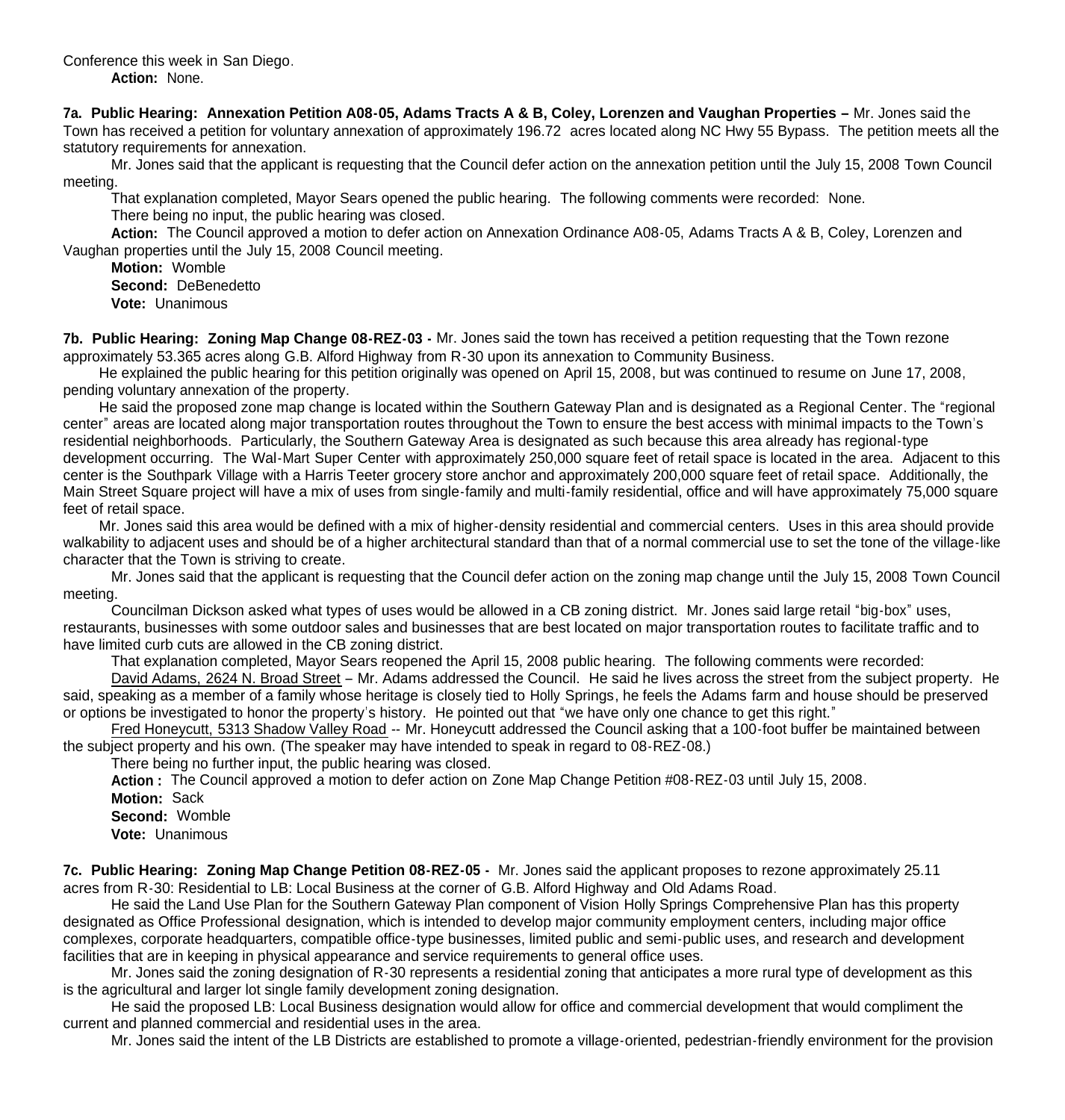of a full range of convenience goods and services, which are necessary to meet the daily needs of nearby residential neighborhoods and to promote dwelling units located in the upper stories of mixed-use buildings. Permitted uses within the LB Districts are regulated in character to assure harmonious development with the nearby residential districts served and are limited in size and scale to promote pedestrian access.

 He explained the development within the LB zoning district would have to maintain at least a C-75 opaque perimeter landscape yard between the commercial uses and residential uses.

He said this site also is located within a gateway corridor and would be required to meet a higher architectural standard.

That explanation completed, Mayor Sears opened the public hearing. The following comments were recorded:

Fred Honeycutt, 5313 Shadow Valley Road -- Mr. Honeycutt addressed the Council asking that a 100-foot buffer be maintained between the subject property and his own. (Speaker spoke these words in the public hearing for 08-REZ-03, but most likely meant to speak during this public hearing, since the subject property abuts his property.)

John Classen, 5208 Old Adams Road – Mr. Classen resides in a neighboring subdivision and asked the Council to keep the nature of his subdivision in mind when they consider specific development plans for the site; and he also asked for 100 feet of opaque buffer on the north and east sides.

Don Birt, 5513 Woodley Ct. – Mr. Birt lives adjacent to the property and would like to see it remain residential to protect his neighborhood.

Bonnie Norris, 5509 Woodley Ct. -- Ms. Norris lives adjacent to the property and would like to see it remain residential and feels the nonresidential nature of development on the property would be very disruptive. She asked for a 100-foot buffer and some kind of traffic control. She pointed out that a creek runs through the property and expressed concern that development of the land would cause drainage problems.

Douglas Witham, 5005 Parkmore Drive – Mr. Witham lives adjacent to the property and said any development of the property would effect wells in the neighborhood. He said residents probably would not mind residential – even multi-family – over commercial development. He said gas stations or asphalt parking lots would pose a threat to wells, and he asked the Council to keep this in mind.

Lori Witham, 5005 Parkmore Drive – Mrs. Witham spoke against the rezoning because commercial development would ruin the ruralness of the neighborhood.

Brent Lane, 5004 Parkmore Drive – Mr. Lane said Local Business zoning would be appropriate for pedestrian-friendly development. He asked the Council to make sure that LB development be suitable for a village atmosphere and that it would be pedestrian friendly.

There being no further input, the public hearing was closed.

Councilman Dickson asked what improvements would be required with an LB zone.

Mr. Jones said sidewalks along Old Adams Road. He added the LB is a localized type of commercial development for neighborhood convenience. LB tries to address what is needed by neighbors.

Mr. Jones added that there is a minimum buffer yard of 20 feet at the sides and rear with an opaque buffer.

Councilman DeBenedetto asked the petitioner if he wanted to address some of the concerns expressed.

Jay Gilleece of Hugh J. Gilleece, III and Associates, P.A. - Mr. Gilleece said the site has some features that would prohibit some of the more intensive uses that people indicated that they anticipate. He mentioned things like coffee shops, townhomes as examples of development that would fit onto the property. Old Adams Road has a 90-foot right of way, so sidewalks would be provided on one or both sides of the road, he said. Some trees would be removed, but not all because of Neuse River buffers.

Councilman Sack noted that the stream running through the property would be protected by Neuse River buffer regulations.

Councilman Womble asked about sidewalks on Hwy. 55.

Ms. Stephenson said there was sidewalk along Hwy. 55 at Somerset Farm but NCDOT upgraded Hwy. 55 and removed the sidewalk and said it was not safe to have sidewalk alongside a 55 mile per hour roadway.

**Action #1:** The Council approved a motion to accept the following statement as true: *"The requested zone map change from R-30 to LB is consistent with Vision Holly Springs Comprehensive Plan since the Southern Gateway Plan's Future Land Use Plan Map indicates this property as Office/Professional."*

**Motion:** Dickson **Second:** Sack **Vote:** Unanimous

**Action #2:** The Council approved a motion to adopt rezoning ordinance R08-07 to approve Zone Map Change Petition #08-REZ-05 to change the zoning of 25.11 acres of Wake County PIN #0658-24-6285 from R-30: Residential to LB: Local Business as submitted by Jay Gilleece of Hugh J. Gilleece, III and Associates, P.A.

**Motion:** Dickson **Second:** Womble **Vote:** Unanimous *A copy of Rezoning Ordinance R08-07 is incorporated into these minutes as addendum pages.*

**7d. Public Hearing: Zoning Map Change Petition 08-REZ-06 –** Mr. Jones said the Town has received a request for rezoning, and that the applicant is requesting to rezone approximately 38.37 acres of land located at the corners of Avent Ferry, South Main Street and G. B. Alford Highway from R-20 and R-MF-8 to OR: Office Research Development Conditional zoning. The subject property of the proposed zone map change is located within the Southern Gateway Plan and is designated as an Office/Professional use.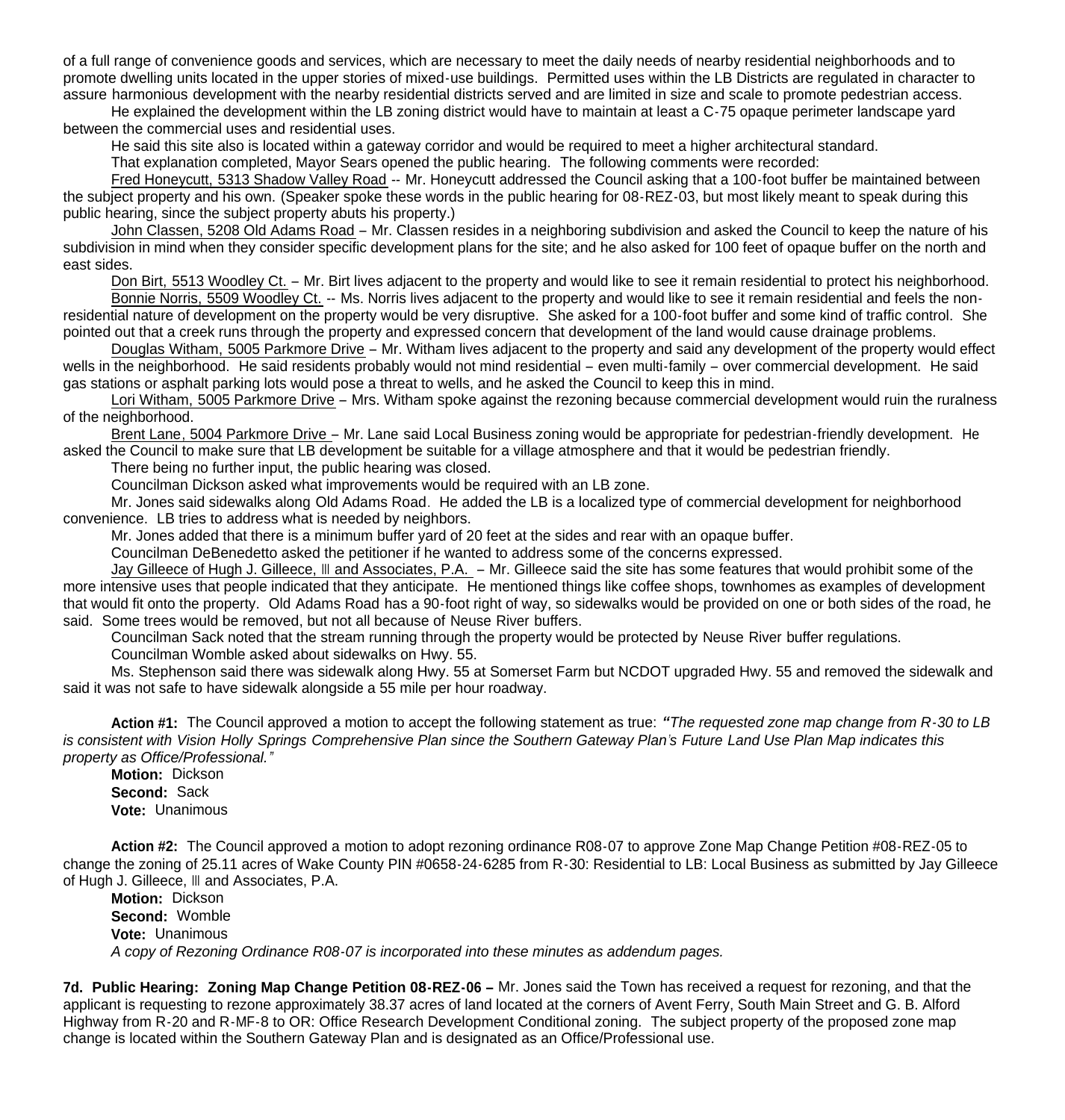He said the Office/Professional designation is intended to develop major community employment centers, including major office complexes, corporate headquarters, compatible office-type businesses, limited public and semi-public uses, and research and development facilities which are in keeping in physical appearance and service requirements to general office uses.

## **Developer Commitments:**

 The applicant is proposing to place certain conditions on the zone map change. The applicant is proposing the following condition: 1. The following uses, otherwise permitted in the OR zoning district (pursuant to Section 3.04 of the Town of Holly Springs Unified

Development Ordinance), shall be prohibited upon the property:

- a. construction companies;
- b. mortuary;
- c. neighborhood recycling collection point;
- d. mail order distribution;
- e. crematory;
- f. funeral home; and
- g. sanitarium.

 Mr. Jones said the Land Use Plan for the Southern Gateway Plan component has this property designated as Office/Professional designation, which is intended to develop major community employment centers, including major office complexes, corporate headquarters, compatible office-type businesses, limited public and semi-public uses, and research and development facilities which are in keeping in physical appearance and service requirements to general office uses.

 He said according to the Southern Gateway Plan and the Parks and Recreation Master Plan, a greenway is located on this property and follows along the old railroad bed location.

 Mr. Jones said the Community Character section of the Vision Holly Springs Comprehensive Plan also specifies certain elements of "village character" for developments along major thoroughfares that will be assessed at time of development. The Community Character section also addresses the preservation of Town history. This site contains two historic properties that are significant to the Town's history: The Cad Norris House located at 704 Avent Ferry Road, and the Colonel David Adams House located at 709 Avent Ferry Road.

 Mr. Jones reported that the Planning Board had reviewed the petition and recommends approval, following a 6-1-1 vote. The dissenting vote, Mr. Jones said, came from a Planning Board member who questioned the notification process for the rezoning and wanted to have the public involved sooner at the planning board stage. The Planning Board discussion included questions about the historic homes on the property.

Councilman DeBenedetto asked why the public was not notified of the Planning Board meeting.

 Councilman Dickson explained that notification of the public at the planning board stage is not a part of the process because the role of the Planning Board is to look at plans from a technical and ordinal aspect and to make recommendations to the Council from that perspective and not a political one.

 Councilman Sack agreed. He said it was not tenable to subject volunteer citizens serving on a advisory board to the pressures of politics and public opinion. He added. "That's the role of the Town Council."

Notification to property owners is provided prior to Town Council meetings.

Jason Baron, 4300 Lassister at North Hills in Raleigh – Mr. Baron, representing the applicant, addressed the Council. He said Rex Healthcare is excited about developing the property.

Mr. Baron said the applicant was not aware that the homes on the property held historical significance. One of the homes, he said, was taken down because it was being looted, stripped of just about every fixture. What was left was an empty shell that was a liabilty concern, so the applicant had no choice but to take down the remaining structure. The other house is still intact, and now the applicant is aware of the historic significance of it.

Councilman DeBenedetto asked what affect the state's denial of a Certificate of Need would have on the project.

A spokesman for Rex Healthcare addressed the question, saying that Rex was denied the CON and has appealed the decision. Rex Healthcare, he said, continues to move forward.

That explanation completed, Mayor Sears opened the public hearing. The following comments were recorded:

Claudia Bradley, 609 Country Lane – Ms. Bradley addressed the Council, saying she is concerned about traffic going into the project. She said she wants more information about the entrance. The Council explained that the specific site plan could not be addressed during the public hearing stage for rezoning. The Council must determined whether or not the requested zoning is appropriate. Traffic concerns and entrance configurations would be considered at the development plan stage.

Sarah Engram, 101 W. Maple -- Ms. Engram wants to keep her house and asked if the rezoning would affect her property. The Council assured Ms. Engram that the rezoning of neighborhing property would have no impact on the ownership of her own property.

There being no further input, the public hearing was closed.

**Action #1:** The Council approved a motion to accept the following statement as true: *"The requested zone map change from R-20 & R-MF-8 to OR-CU Conditional Use is consistent with Vision Holly Springs and the Southern Gateway Plan since the Future Land Use Plan Map indicates this property as Office/Professional that encourages office type uses."*

**Motion:** Sack **Second:** Dickson **Vote:** Unanimous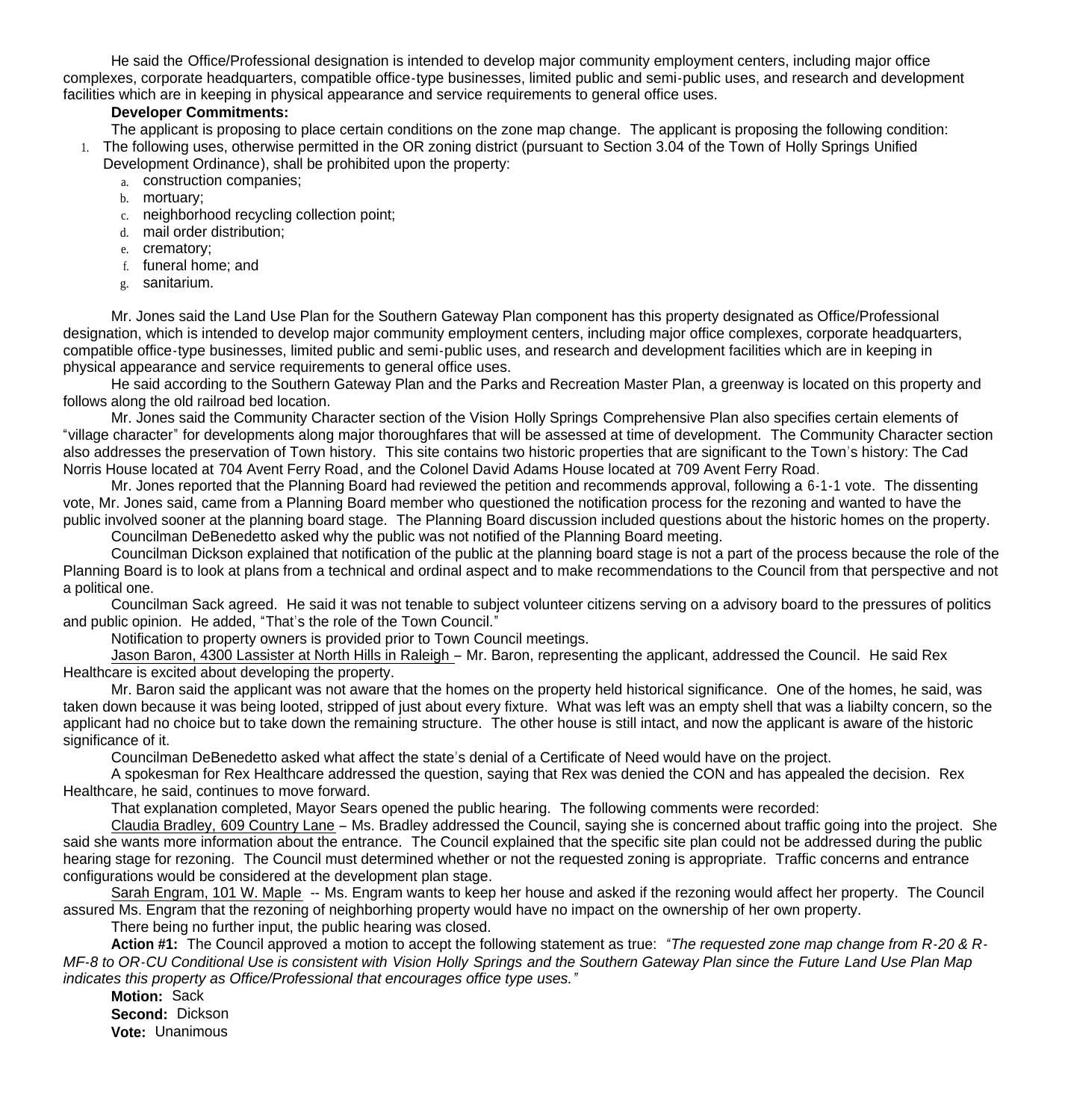**Action #2:** The Council approved a motion to adopt rezoning ordinance R08-08 to approve Zone Map Change Petition #08-REZ-06 to change the zoning of 38.37 acres of Wake County PIN(s) # 0648-89-4105; 0648-88-6754; 0648-89-7369; 0648-88-2823; and 0648-98-2510 from R-20 and R-MF-8: Residential/Multi-Family Residential to OR-CU: Office Research Conditional Use as submitted by Jason Barron of Kennedy Covington Lobdell & Hickman, L.L.P. with the proposed developer commitment as follows:

1. The following uses, otherwise permitted in the OR zoning district (pursuant to Section 3.04 of the Town of Holly Springs Unified Development Ordinance), shall be prohibited upon the property:

- a. construction companies;
- b. mortuary;
- c. neighborhood recycling collection point;
- d. mail order distribution;
- e. crematory;
- f. funeral home; and
- g. sanitarium.

**Motion:** Sack

**Second:** DeBenedetto

**Vote:** Unanimous

*A copy of Rezoning Ordinance R08-08 is incorporated into these minutes as addendum pages.*

**7e. Public Hearing: Zoning Map Change Petition 08-REZ-07 -** Mr. Zawadski said the Town has received a request for a minor change to condition #2 on the Conditional Use Permit for the Woodcreek Subdivision that was approved with a zone map change in 2005.

 He said the original development incentive development plan was approved with two sections that proposed lots less than 10,000 square feet in 2005. In 2007, an amendment was submitted and approved to reduce the number of lots in these sections, which resulted in some lots to exceed 10,000 square feet.

 The current wording of Conditional Use Permit condition #2 does not allow slab-on-grade construction on these larger lots. The proposed revision to condition #2 would allow the lots within the two sections that were designated for smaller lots to construct with slabs on grade as the original approval and meets the intent of the original zoning condition.

Mr. Zawadski said the following are the current Conditional Use Permit restrictions:

- 1. The maximum density shall be no greater than 2.9 dwelling units per acre.
- 2. No detached single-family homes on lots greater than 10,000 sq. ft. shall have slab-on-grade construction.

3. All townhomes will have brick and/or stone accents as part of the front elevation.

He said the following are the proposed Conditional Use Permit restrictions requested:

1. The maximum density shall be no greater than 2.9 dwelling units per acre.

2. Tracts that have a 10,000 SF or greater minimum lot size requirement as defined by the Tract Development Standards Table contained in the Woodcreek Development Plan shall not have slab on grade construction.

3. All townhomes will have brick and/or stone accents as part of the front elevation.

That explanation completed, Mayor Sears opened the public hearing. The following comments were recorded: None.

There being no input, the public hearing was closed.

**Action #1:** The Council approved a motion to accept the following statement as true: *"The requested zone map change from R-10CU to R-10CU is consistent with the Vision Holly Springs Comprehensive Growth Plan since the Future Land Use Plan Map indicates this property as Residential and the R-10 Residential District allows for development at a density up to 3.25 units/acre."*

**Motion:** DeBenedetto

**Second:** Womble

**Vote:** Unanimous

**Action #2:** The Council approved a motion to adopt rezoning ordinance R08-09 to approve Zone Map Change Petition #08-REZ-07 to change the zoning commitment #2 as specified on the Conditional Use Permit of 430 acres of the following Wake County Pin(s) 0750417612, 750600589, 0750508275, 0659796073, 0659684343, 0659764945, 0659572495, 0659474367, 0659387309, 0659691666, 0750410180, 0750407615, 0659594810, 0659494392, 0659491842, 0659695461, 0659572994, 0659886813, 0659884797, 0659885648, 0659886623, 0659887620, 0659888504, 0659888411, 0659888300, 0659887199, 0659887091, 0659877992, 0659877883, 0659877785, 0659877686, 0659875699, 0659875700, 0659874720, 0659873740, 0659883291, 0659884281, 0659885290, 0659885352, 0659885460, 0659884497, 0659884522, 0659883578, 0659883616, 0659883043, 0659884022, 0659885012, 0659886001, 0659875899, 0659875809,0659874819 as requested by Josh Stone of Withers & Ravenel as authorized by the property owners with the following commitments:

- 1. The maximum density shall be no greater than 2.9 dwelling units per acre.
- 2. Tracts that have a 10,000 SF or greater minimum lot size requirement as defined by the Tract Development Standards Table contained in the Woodcreek Development Plan shall not have slab on grade construction.
- 3. All townhomes will have brick and/or stone accents as part of the front elevation. **Motion:** DeBenedetto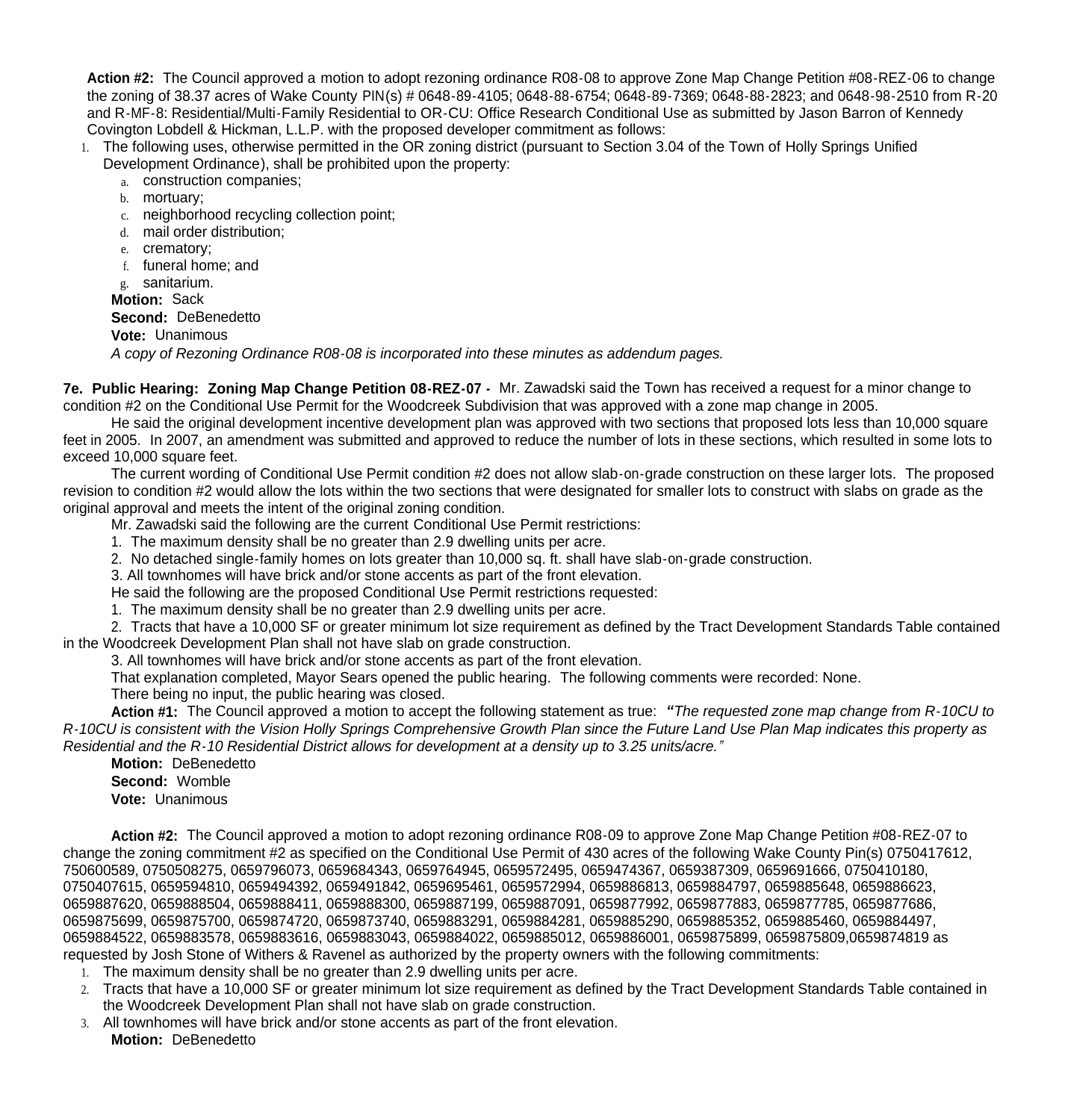**Second:** Womble **Vote:** Unanimous *A copy of Rezoning Ordinance R08-09 is incorporated into these minutes as addendum pages.*

**7f. Public Hearing: Fuquay-Varina Annexation Agreement -** The towns of Holly Springs and Fuquay Varina have an existing annexation line which prohibits each municipality from annexing, voluntarily or involuntarily, on either side of the line. The line is illustrated in a 20-year annexation agreement originally signed in 1999; however, there is a provision that the line could expire after 10 years, which would be July of 2009.

 The town managers and attorneys of both Fuquay-Varina and Holly Springs have been meeting to discuss an alternate line, which features mostly slight revisions to the old line to be in keeping with each town's respective ability to provide utility services to properties an in keeping with updated development plans respective to each town. Both town managers have recommended to their respective governing bodies adoption of this new line, together with a renewed 20-year annexation agreement that also provides for water sales from Holly Springs to Fuquay-Varina.

That explanation completed, Mayor Sears opened the public hearing. The following comments were recorded:

Kristine Padalino, 4205 Barkton Way – Mrs. Padalino addressed the Council to express appreciation to the Town of Holly Springs for taking a lead and voicing its policy of not conducting involuntary annexations. She credits the Town for keeping a dialogue going with Fuquay-Varina. In the end, an involuntary annexation move by the Town of Fuquay-Varina, which affected her property, will be discontinued because the new annexation line was forged.

There being no further input, the public hearing was closed.

**Action:** The Council approved a motion to adopt Ordinance 08-10 to enact and establish a new annexation agreement line between Holly Springs and Fuquay-Varina.

**Motion:** Sack **Second:** DeBenedetto

**Vote:** Unanimous

A c*opy of Ordinance 08-10 is incorporated into these minutes as addendum pages.*

**8. Consent Agenda:** The Council approved all items on the Consent Agenda following a motion by Councilman Dickson, a second by Councilman Sack and a unanimous vote. The following actions were affected:

8a. Minutes - The Council approved minutes of the Council's regular meeting held on April 15, 2008.

8b. Budget Report – The Council received a report of monthly amendments to the FY 2007-08 budget approved by the town manager. A c*opy of the budget amendment report is incorporated into these minutes as addendum pages.*

 8c. Main Street Square Entrance Monument Sign – The Council approved to deem acceptable a Maintenance, Indemnity and Hold Harmless Agreement for sign installation petition 08-SP-41 for the Main Street Square entrance monument sign. A c*opy of the agreement is incorporated into these minutes as addendum pages.*

 8d. Flood Damage Prevention Ordinance Variance – The Council received a report of a resolved Flood Damage Prevention Ordinance variance request.

 8e. CDBG Resolution 08-30 – The Council adopted Resolution 08-30 to close out the Community Development Block Grant housing rehabilitation grant.A c*opy of Resolution 08-30 is incorporated into these minutes as an addendum page.*

 8f. Methodist Church Sidewalk Repairs – The Council authorized the public works department to replace damaged sidewalk on the Methodist Church property.

 8g. Budget Amendment, \$1,890 – The Council adopted an amendment to the FY 2007-08 budget in the amount of \$1,890 to receive insurance proceeds for repair of fire/rescue vehicles. A c*opy of the Budget Amendment is incorporated into these minutes as an addendum page.*

8h. Budget Amendment, \$250 – The Council adopted an amendment to the FY 2007-08 budget in the amount of \$250 to receive a donation from the Holly Springs General Federation of Women's Clubs for Bass Lake Park. A c*opy of the Budget Amendment is incorporated into these minutes as an addendum page.*

 8i. Budget Amendment, \$41,500 – The Council adopted an amendment to the FY 2007-08 budget in the amount of \$41,500 to move funds between departments to cover end-of-year police department line items. A c*opy of the Budget Amendment is incorporated into these minutes as an addendum page.*

 8j. Budget Amendment, \$12,000 - The Council adopted an amendment to the FY 2007-08 budget in the amount of \$12,000 to allocate funds to cover fuel costs for the water distribution department. A c*opy of the Budget Amendment is incorporated into these minutes as an addendum page.* 

8k. Budget Amendment, \$75,000 – The Council adopted amendment to the FY 2007-08 budget in the amount of \$75,000 to move funds between departments to cover end-of-year solid waste disposal expenditures. A c*opy of the Budget Amendment is incorporated into these minutes as an addendum page.*

 8l. Budget Amendment, \$2,560 The Council adopted amendment to the FY 2007-08 budget in the amount of \$2,560 to receive insurance proceeds for repair of WWTP vehicle. A c*opy of the Budget Amendment is incorporated into these minutes as an addendum page.*

**9a. Fire Station No. 3** – Chief Parker said that due to expansion of the Holly Springs town limits, the North Carolina Department of Insurance is requiring that Holly Springs add a third fire station to service the Blalock property, Progress Energy land (in our jurisdiction) and an as yet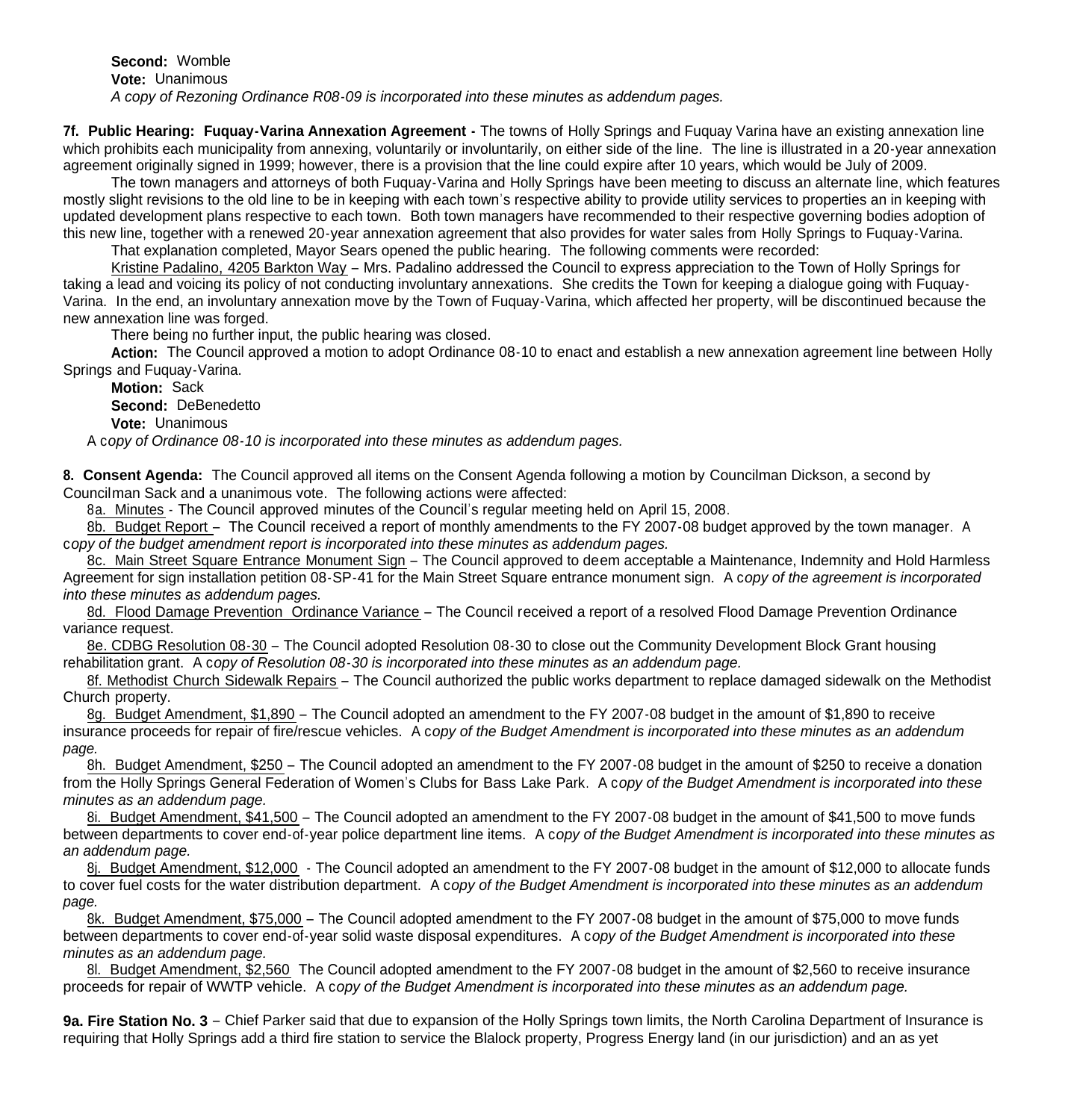undeveloped portion of the 12 Oaks subdivision in order to maintain the town's current ISO rating of 6.

Chief Parker said the lease of an existing building in the subject area would provide a temporary facility in newly-annexed undeveloped area. Chief Parker explained that on May 6, the Dept. of Insurance began an inspection of the town's fire protection capabilities. The inspection results determine a town's fire insurance rating, and lower ratings mean lower homeowner insurance costs for residents.

One problem the inspector identified, Chief Parker reported, is that two parcels recently annexed into the town do not lie within five road miles of a fire station. The inspector also noted that a portion of undeveloped land that is included in the 12 Oaks subdivision – a section at the farthest property line – also is not within five road miles of a fire station.

Chief Parker said the DOI inspector agreed to not change the town's insurance rating at this time, particularly since the property is undeveloped; however, the inspector advised the Town that while it will give the Town some time to address the issue, it will return soon to continue with the rating process. If the issue is not addressed by that time, the rating process would be based on the absence of a fire station that is deemed necessary.

The result, Chief Parker, anticipated, would be detrimental to homeowners, who may see their premiums as much as quadruple.

Chief Parker said that once a new fire station is established, even at minimum staffing and equipment levels, he is confident that the town's rating will be maintained or even reduced.

Mr. Dean said the town has three options that would address the issue: the town could de-annex by act of the General Assembly the properties that pose the problem; the town could contract with another fire department to provide fire protection to these properties; or the town could provide a new fire station.

Mr. Dean said that de-annexation of the subject properties is not a real option for the Town. In the first place, an act of the General Assembly to do so would not occur fast enough to protect the town's fire insurance rating; and in the second place, both of the undeveloped sites are valuable to town as annexed properties. One is a Certified Site for the recruitment of industry to provide jobs and tax base. The other site is owned by Progress Energy and provides the town with future access on US Hwy. 1. This piece also is prime for development.

Option 2, Mr. Dean said, was considered, but it appears that the Town would have to have three separate contracts with a neighboring department, one for each piece of property. Judging from similar existing fire protection service contracts that exist in Wake County between other municipalities, the cost of each contract could be as much as \$50,000 per year. The undeveloped nature of the property, he said, would not justify such an expense, especially if the Town could choose another option that would be cheaper.

Option 3, Mr. Dean concluded, seems to be the best option for the town, particularly if the town provides a temporary facility at as minimal a cost as possible until a permanent station is built. Mr. Dean went on to explain that the Town's Capital Improvements Plan calls for funding of and construction of a new fire station to serve this area in 2011. He said a leased building with enough equipment and staff to satisfy the DOI until then would be appropriate because the subject property is all woodland.

Councilman DeBenedetto expressed concern as to why this major project was coming up now when it was known about before the budget was adopted. He said he did not think it was good management to have such a major, unplanned expense just as the new budget year was about to start.

Mr. Dean stressed that the town has planned for a new fire station in this area for three years from now. He said he felt the town could make it through until 2011 and provide a new station as properties out that way developed. Now, he said, the town must accelerate its efforts, and he feels a temporary station would satisfy DOI rules without an excessive financial burden on the town. He said he accepts the responsibility that he should have brought this issue to the Council's attention earlier in the process, but that other issues – such as the Fuquay-Varina annexation agreement – demanded most of his time and attention, and he neglected to do so. He apologized, but added that his failure to communicate in a more timely manner did not change the fact that the town needs to protect the insurance rating for property owners.

Councilman DeBenedetto questioned why the town did not recognize the need for a new fire station before the subject properties were annexed.

Mr. Dean said the town was aware of the possibility, but felt that because the properties are undeveloped woods, that it would not affect the town's insurance rating. Mr. Dean said from a logic standpoint, it should not affect the town's rating because there are no significant values of insured improvements on the properties; however, the DOI rules do, in fact, apply to undeveloped lands.

Councilman DeBenedetto was very critical of the town for not handling the situation better.

Councilman Womble said he was not happy that he learned about the fire station project after a resident asked him about a sign that had been erected on the proposed leased site designating it as "Holly Springs Fire Station No. 3."

There ensued lengthy discussion about the proposed 3-year lease of an existing residential structure in the area, why the project had progressed to this point without Council knowledge and how the project seems to be a major one that is coming up suddenly.

In the end, Mayor Sears called for a vote on the question.

**Action:** The Council approved a motion to approve to enter a three-year lease of residential property at 4112 Friendship Road for Fire Station #3 with terms acceptable by the town manager and town attorney.

#### **Motion By:** Sack

#### **Second By:** Dickson

 In discussion, Councilman DeBenedetto expressed discomfort at taking action while he still had questions about other options. He asked if the motion could be amended to postpone the decision until the next Council meeting. He said he wanted a more firm estimate of costs. He offered an amended motion.

 **Amended Motion:** The Council considered a motion to postpone action on the question until July 1. Councilman Sack asked if the motion could be amended to postpone until July 15 since he would be absent at the July 1 meeting. Councilman DeBenedetto changed his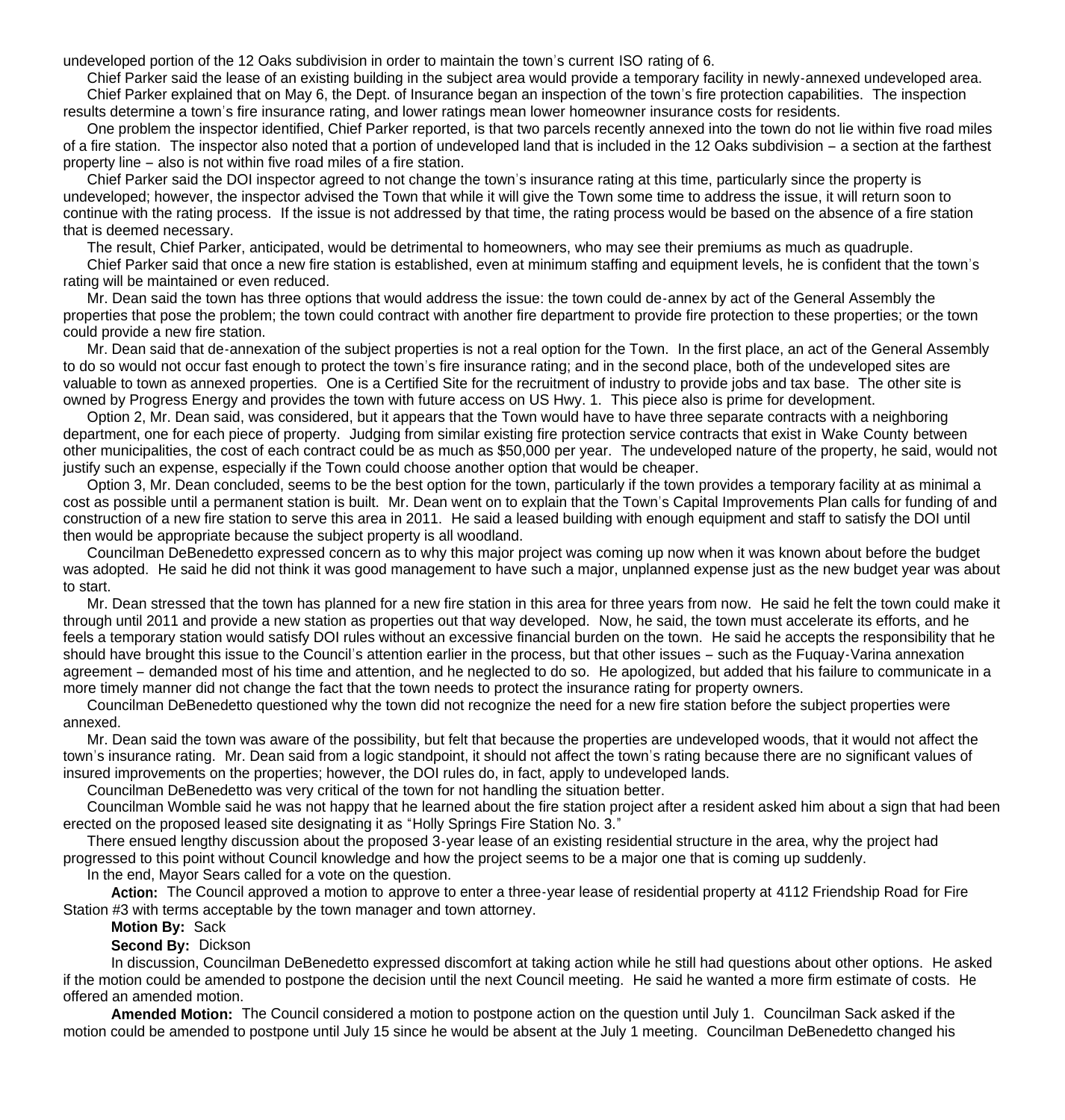motion to July 15.

**Motion By:** DeBenedetto

**Second By:** Womble

 In discussion of the amended motion, Mr. Dean and Chief Parker explained that the Town was faced with somewhat of an urgent deadline. The DOI, Chief Parker said, could return on any day to continue with the town's insurance rating, and if the town was not at least pursuing a solution, the town was at risk of being rated poorly.

 Mr. Dean agreed. He said the inspector indicated he would give the town "some time," but he did not say how much time. Mr. Dean said he would not recommend that the Council delay action at the risk of increasing homeowner insurance premiums.

 **Vote:** The motion failed following a 2-3 vote. Councilmen DeBenedetto and Womble voted for the motion. Councilmen Sack and Dickson voted against the motion. Mayor Sears voted against the motion to break the 2-2 tie.

 Councilman DeBenedetto said he did not feel he could take action on something that he did not know the cost of it and without a funding plan in place.

 Mr. Dean explained that conservative cost estimates for the three-year solution was about \$70,000 for the building lease, some site improvements to make it functional as a fire station; and equipment. Mr. Dean said funds in the new budget year could be identified and a budget amendment prepared in July.

Mayor Sears asked if it was allowable to take action prior to preparation of a budget amendment.

Mr. Schifano said it was allowable.

 Mr. Holland said he would prepare a budget amendment to be adopted at the July 15 meeting. He said there was no need to bring a budget amendment forward at this time because it would impact not the current budget year, but the new one beginning July 1.

 Mr. Holland explained that he would be out of the office prior to the July 1 meeting, so he would not have a budget amendment until the July 15 meeting, but that spending could be conducted with remaining FY 2007-08 funds and with budgeted funds in the FY 2008-09 budget. The budget amendment would simply replenish line items used in the meantime.

At this time, Mayor Sears called for a vote on the original motion, repeated for the record:

**Action:** The Council approved a motion to approve to enter a three-year lease of residential property at 4112 Friendship Road for Fire Station #3 with terms acceptable by the town manager and town attorney.

 **Motion By:** Sack **Second By:** Dickson **Vote:** Unanimous. A c*opy of the lease agreement is incorporated into these minutes as addendum pages.*

**Additonal Action:** The Council approved a motion to authorize continued preparation work at the facility with spending after the FY 2008- 09 budget begins on July 1, 2008.

 **Motion By:** Dickson **Second By:** Sack **Vote:** Unanimous

**9b. Holly Grove Middle Athletic Facility Improvements -** Mr. Bradley explained that several months ago, Town Council approved the participation in athletic facility enhancements for the new Holly Grove Middle School, totaling just over \$300,000, and including financial participation by Wake County in the project.

 He said Wake County later approved approximately \$135,000. The enhancements were to include lights, sound and a scoreboard for the football/track field, lights, irrigation, dugouts, sound, a scorer's booth and scoreboard for the softball field and concessions, restrooms and ticket booth.

 The Wake County Public School System recently bid the project which included alternate bids for the items listed. The results from the bid were \$433,631 for the football/track improvements and \$279,591 for the restroom/concessions/ticket booth and totaled \$713,222.

 Mr. Bradley said the bid for the restroom building appears to be very high and could be constructed later by the Town for much less. It is not recommended that the Town accept this bid.

 He said although the bid of \$433,631 is higher than expected, it is recommended that the Town accept this bid. Using the \$135,000 from Wake County, the Town's participation would be approximately \$300,000, and it is requested that Council approve of this expenditure to be funded from Parks and Recreation Reserves.

 He said the date of the expected payment to WCPSS is not known, but is estimated sometime after Jan 1. This payment would be made contingent on the Town Council's and Wake County School Board's approval of the Level IV Joint Use Agreement for the facility. The Wake County funds will be contingent on the JUA and Town's approval of the Inter-local Agreement.

 He said this facility would be open in the fall of 2010 and could be used by the local youth football program, Hershey Track and Field, soccer, and softball programs as well as general use of the track by the public.

 Since the restrooms will be of significant value for the high school softball program, Mr. Bradley said he would contact the high school boosters to solicit their participation in construction of this facility, similar to the restrooms the Town will be a partner in building for the baseball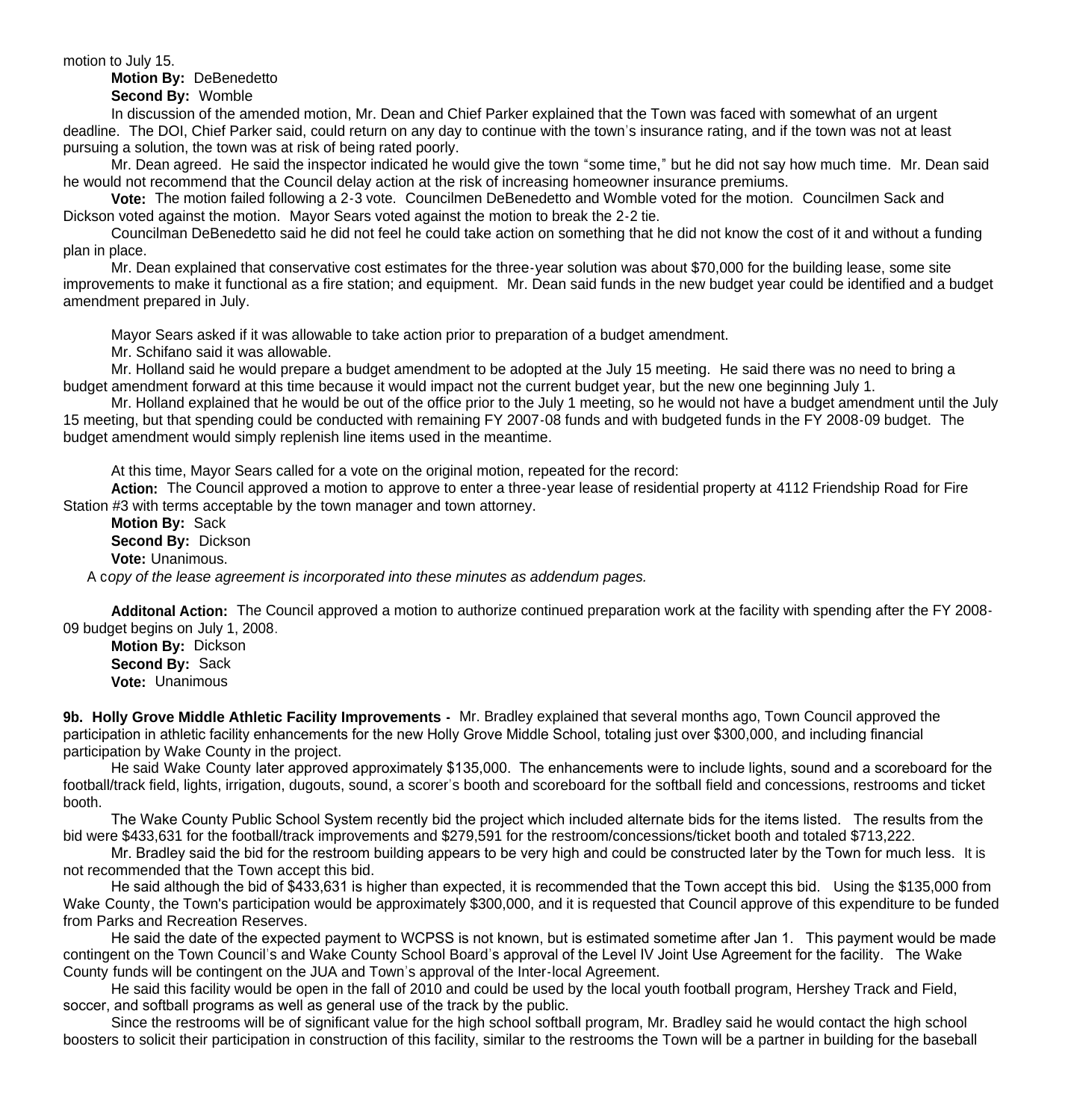and multi-purpose fields. He said he would keep the Council updated on the status of these projects.

Mayor Sears asked Mr. Bradley about Wake County's contribution to the project.

 Mr. Bradley said that Wake County had approximately \$53,000 left over from a previous project and also requested additional funds for this project. Mr. Bradley said that the Town will be spending \$100,000 more than originally budgeted for the project.

 Councilman Womble and DeBenedetto asked if funding will be coming from park reserves and how much was in the park reserves account.

 Mr. Holland gave a brief history of how the park reserve fund balance increases as development occurs. He said currently there is \$300,000 in park reserves and that amount would continue to replenish and build over a period of time as development fees are paid into it.

 Councilman Sack said he had no reservations with using park reserve funds. He said previous projects, like the Bass Lake Park project, were completed by using park reserve funds, and then the fund replenished itself over time.

**Action #1:** The Council approved a motion to reject the bid in the amount of \$279,591 for construction of the restroom building at Holly Grove Middle School.

 **Motion By:** Womble **Second By:** Sack **Vote:** Unanimous.

 **Action #2:** The Council approved a motion to accept the bid in the amount of \$433,631 for construction of football/track improvements at Holly Grove Middle School.

 **Motion By:** Womble **Second By:** Dickson **Vote:** Unanimous.

**9c. Bass Lake Interceptor Project -** Mr. Schifano said that staff has met with property owners for the Bass Lake sanitary sewer interceptor and has been unable to resolve one of the easement acquisitions for this project. Staff recommends that the Town Council approve a Resolution of Condemnation to secure this easement interest and enable the project to move forward.

 **Action:** The Council approved a motion to adopt Resolution 08-31 authorizing the condemnation of easement for the Bass Lake Interceptor project.

 **Motion By:** Dickson **Second By:** Womble **Vote:** Unanimous. A c*opy of Resolution 08-31 is incorporated into these minutes as addendum pages.*

**9d. Purchasing Department -** Mr. Dean explained that staff has completed some initial research into creating a purchasing department. He said time was limited, and this should be considered when reviewing the information.

 He said after reviewing the information and speaking with colleagues around the state, he remains unconvinced that centralized purchasing or creating an additional agent or department for purchasing is needed nor justifiable for the organization at this time.

 More research would be needed, but at this point, he said, it would not be beneficial. He assured Council that current checks and balances are in place to ensure that the Town is spending as prudently as possible.

 Councilman DeBenedetto said he feels more research is needed and that the proposal be scheduled for a winter retreat discussion topic. He suggested that the research include a look at the goods and services the town is buying and seeing if there are any options for cost-savings.

 **Direction:** Council agreed to the direction to place the town's purchasing options on the 2009 winter retreat as a discussion topic.

**9e. Holly Springs Business Park Pump Station -** Ms. Stephenson said that Kimley Horn completed the design of the Holly Springs Business Park pump station project, and it has been bid and awarded. The firm has presented a contract that provides for a scope of work that includes: review and approval of shop drawings; inspection of work with daily log reports; review, approval and forwarding of change orders to the Town; review and approval of pay applications; address of all field questions; certification of pump installation and pump curve data; preparation of final punch list; preparation and submittal of Engineer's Certifications; facilitation of final operational test; and collection, review and approval of required close out documentation, including final record drawings.

She said construction of this pump station is a rather specialized contract, which is why construction administration and inspections needs to be contracted out.

She said there also likely will be a request for contingency funding for this project at a later date.

Action: The Council approved a motion to award professional services contract to Kimley Horn and Associates for construction administration of the Holly Springs Business Park pump station project in the amount of \$211,000, which is within project budget.

 **Motion By:** Dickson **Second By:** Sack **Vote:** Unanimous.

*A copy of the Kimley-Horn contract is incorporated into these minutes as addendum pages.*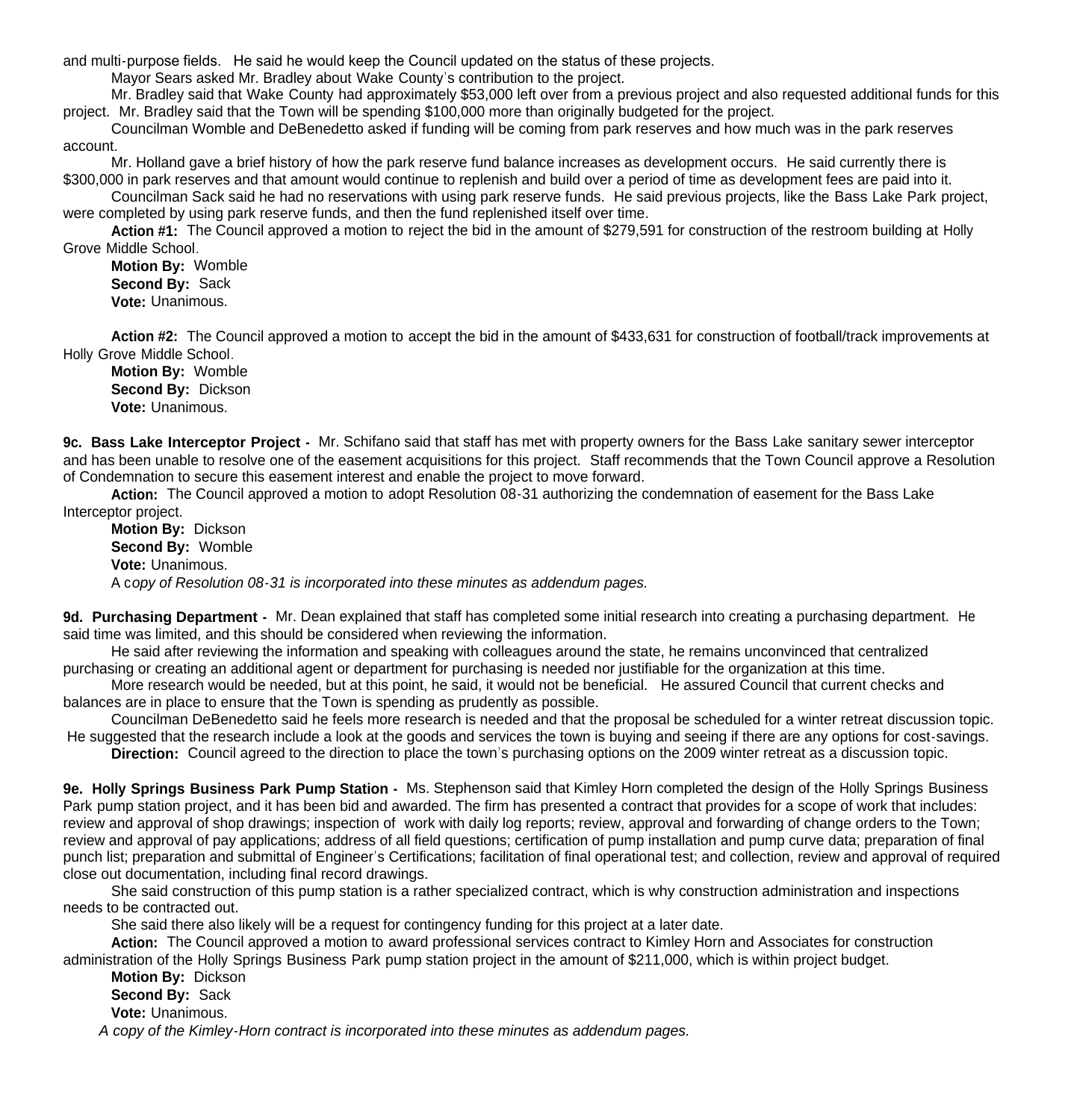**9f. Holly Springs Reclaimed Water Project -** Ms. Sudano said staff is considering a professional services contract for construction administration and inspection for the Town's Reclaimed Water Project including an elevated storage tank, distribution lines, and plant modifications. Davis-Martin-Powell has completed the design and permitting portion of this project. The contract covers a scope of services inclusive of: the review and approval of shop drawings for the elevated tank and pump equipment; field inspection of work; providing inspection reports; address of all field questions; assisting in preparation of final punch list; insuring compliance with the federal funding agency that issued grant monies on the project (STAG-\$750,000); and coordination with STAG funding agency for payments/reimbursements.

She said the DMP contract also includes materials and testing work, subcontracted to S&ME.

 **Action:** The Council approved a motion to award a professional services contract to Davis-Martin-Powell in the amount of \$132,253, inclusive of contingency, for construction administration of the town's reclaimed water project.

 **Motion By:** Sack **Second By:** Womble **Vote:** Unanimous.  *A copy of the Davis-Martin-Powell contract is incorporated into these minutes as addendum pages.*

**9g. Green Oaks Parkway and Bass Lake Outfall Financing Terms–** Mr. Schifano explained that previously-adopted resolutions approving financing terms for two major projects were in need of amendment. He said on May 6, the Town Council passed two resolutions approving financing terms: one for a \$6,366,000 loan at 3.79% for 18 years, and one for a \$3,634,000 loan at 3.65% for 15 years.

He said the Internal Revenue Code allows banks to charge a special rate so long as a municipality does not borrow more than \$10 million in a calendar year. At the time of the resolutions, it was likely that the town would not exceed this limitation. However, with the additional funding needed for the Harnett County water treatment plant capacity purchase, the town may exceed this limitation; therefore, the interest rates for these loans are higher ("Non-Bank Qualified.")

 The new rate for the \$3.6 Million loan is 4.34% and for the second loan, it is 4.18%. Further, the second loan was reduced from \$3,634,000 to \$2,581,000 because of a favorable construction bidding market and cost sharing on the Bass Lake Interceptor line.

 The amendments authorize the new loan interest rate amounts. The loans closed today; however, they have not been funded, awaiting the Council's decision on the resolution.

**Action #1:** The Council approved a motion to adopt Resolution 08-32 approving amended financing terms for the Green Oaks Parkway and Holly Springs Business Park Development Project.

 **Motion By:** Womble **Second By:** Sack **Vote:** Unanimous.  *A copy of Resolution 08-32 is incorporated into these minutes as addendum pages.*

**Action #2:** The Council approved a motion to adopt Resolution 08-33 approving amended financing terms for the Bass Lake Outfall / Holly Springs Business Park Pump Station project.

 **Motion By:** Womble **Second By:** Dickson **Vote:** Unanimous.  *A copy of Resolution 08-33 is incorporated into these minutes as addendum pages.*

**9h. Town's Civic Organization Grant Program -** Councilman Dickson reminded the Council that at its Winter Retreat, he was appointed to chair an application review committee to screen Town of Holly Springs civic organization grant hopefuls. The committee, selected by Councilman Dickson, received and reviewed the grant applications and has recommendations for award by the Council.

He said in most cases, the committee recommends award of some or all of the requested funding. In some cases, the committee recommends award of an increased amount over the amount requested.

Councilman Womble asked why the Fuquay-Varina Food Pantry request was reduced in the recommendation.

 Councilman Dickson said that the review committee felt the Food Pantry was a deserving charity, but that it is not based in Holly Springs and that there are no real statistics that show how many people in the Holly Springs corporate limits benefit from it.

**Action:** The Council approved a motion to award the grants as recommended by the committee: Women's Club, \$1,000; Kiwanis Club, \$2,500; Fuquay-Varina Emergency Food Pantry, \$500; HSHS Golden Hawks Club, \$2,500; and HSHS Band Boosters, \$2,500.

 **Motion By:** Sack

**Second By:** Dickson

 **Vote:** The motion carried following a 3-1 vote. Councilmen DeBenedetto, Sack and Dickson voted for the motion. Councilman Womble voted against, saying he was holding out for a larger contribution for the Food Pantry.

Councilman DeBenedetto offered an additional motion.

**Action:** The Council approved a motion to increase the amount to be awarded to the Fuquay-Varina Emergency Food Pantry to \$1,500 as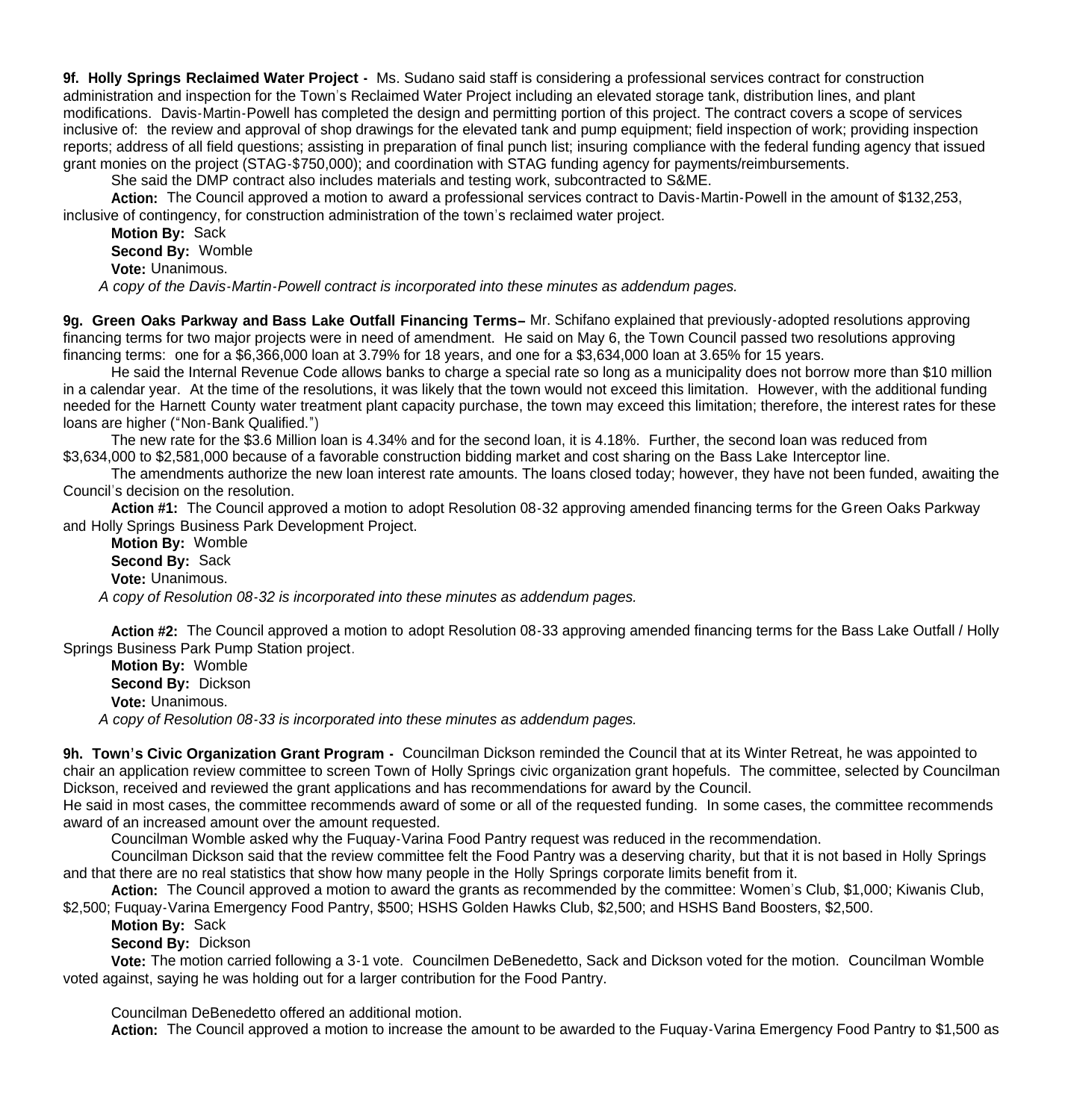it had requested.

## **Motion By:** DeBenedetto

**Second By:** Womble

 **Vote:** The vote carried following a 3-2 vote. Councilmen DeBenedetto and Womble voted for the motion. Councilmen Sack and Dickson voted against. Mayor Sears voted for the motion to break the 2-2 tie.

**10. Other Business:** Councilman Sack said he just went through his third water crisis with the Town, and he was very proud of the town organization. He said it was great to see the cooperation, hard work and dedication of the staff in response to the storm damage in Harnett County that crippled the town's water delivery system. He said he spoke to a City of Raleigh representative who was onsite to assist and who also mentioned that he was very impressed with the Town's efforts. Councilman Sack also expressed appreciation to the City of Raleigh, which was very helpful and responsive.

Mayor Sears echoed those sentiments.

 Councilman Dickson agreed and noted how effective communications were. He was impressed and grateful that the town had such capabilities in place.

Councilman Womble asked about the intersection of Avent Ferry Road and G.B. Alford with its dual left turn lanes.

 Ms. Stephenson said the North Carolina Department of Transportation required that design based on traffic counts. She said as property develops, there will be a full cross section and conditions will improve.

 Councilmen Sack and Womble asked about the topographic dip in Main Street at the G.B. Alford Hwy. intersection and if NCDOT could check the timing of both lights as the dip causes traffic to slow to prevent vehicle damage, but the lights don't allow very many cars to cross under those conditions.

 Ms. Stephenson said she has been in contact with NDCOT about this problem and was advised that to fix it, the intersection would have to be reconfigured at the town's expense. She said she would ask NCDOT about the timing of the traffic lights.

**11. Manager's Report:** Mr. Dean reported on a good job by staff, the City of Raleigh and the Town of Apex in response to the water emergency on June 15. He said the town would maintain Stage 2 water restrictions for a while until the Harnett water plant was at 100% capacity. Currently, he said, Harnett County had two 2 mgd pumps working as a temporary measure and that Harnett County has asked that the town use Harnett County water exclusively since those pumps cannot cut on and off.

 Mr. Dean said the water emergency occurred when lightning struck the Harnett County water plant and fried the electronic controls. The valve feeding Holly Springs was stuck in a position and building water pressure finally blew out the valve and the 32-inch water line. He added that four feet of water accumulated in the water plant, so there was extensive damage. A temporary measure is in place until the water plant is completely repaired.

 He said staff also would conduct a post mortem on processes to identify improvements that can be made, particularly to the reverse 911 phone tree. The phone system proved invaluable, but there were a number of residents who did not receive or cannot receive the phone message service.

Mr. Dean then noted for the Council that the police department had a successful weekend, making arrests within hours of two separate incidents. He said officers acted exceptionally in both cases.

**12. Closed Session:** The Council approved a motion to enter into Closed Session, pursuant to G.S. 143-318.11(a)(3) to discuss with the Town Attorney a contract relating to surplus real property.

 **Motion By:** Dickson **Second By:** Sack **Vote:** Unanimous

## **General Account of Closed Session – June 17, 2008**

 In Closed Session, the Town Council provided direction to the Town Attorney as to how to proceed, regarding the sale of surplus real property located on Main Street. Mr. Schifano advised the Council that lone bid received for the starting bid amount was from Police Chief John Herring and his wife, Katherine. Mr. Schifano told the Council that the Town received no upset bids, and he wanted the Council to know that the apparent successful bidder was the police chief. He asked the Council if it had any reservations or concerns.

 Council members indicated they had no problems with the chief's purchasing the property. They were just happy that someone was interested in buying and/or developing it.

The Council returned to Open Session.

**-- End General Account**

**13. Adjournment:** There being no further business for the evening, the June 17, 2008, meeting of the Holly Springs Town Council was adjourned following a motion by Councilman Sack, a second by Councilman Dickson and a unanimous vote.

Respectfully Submitted on Tuesday, Sept. 2, 2008.